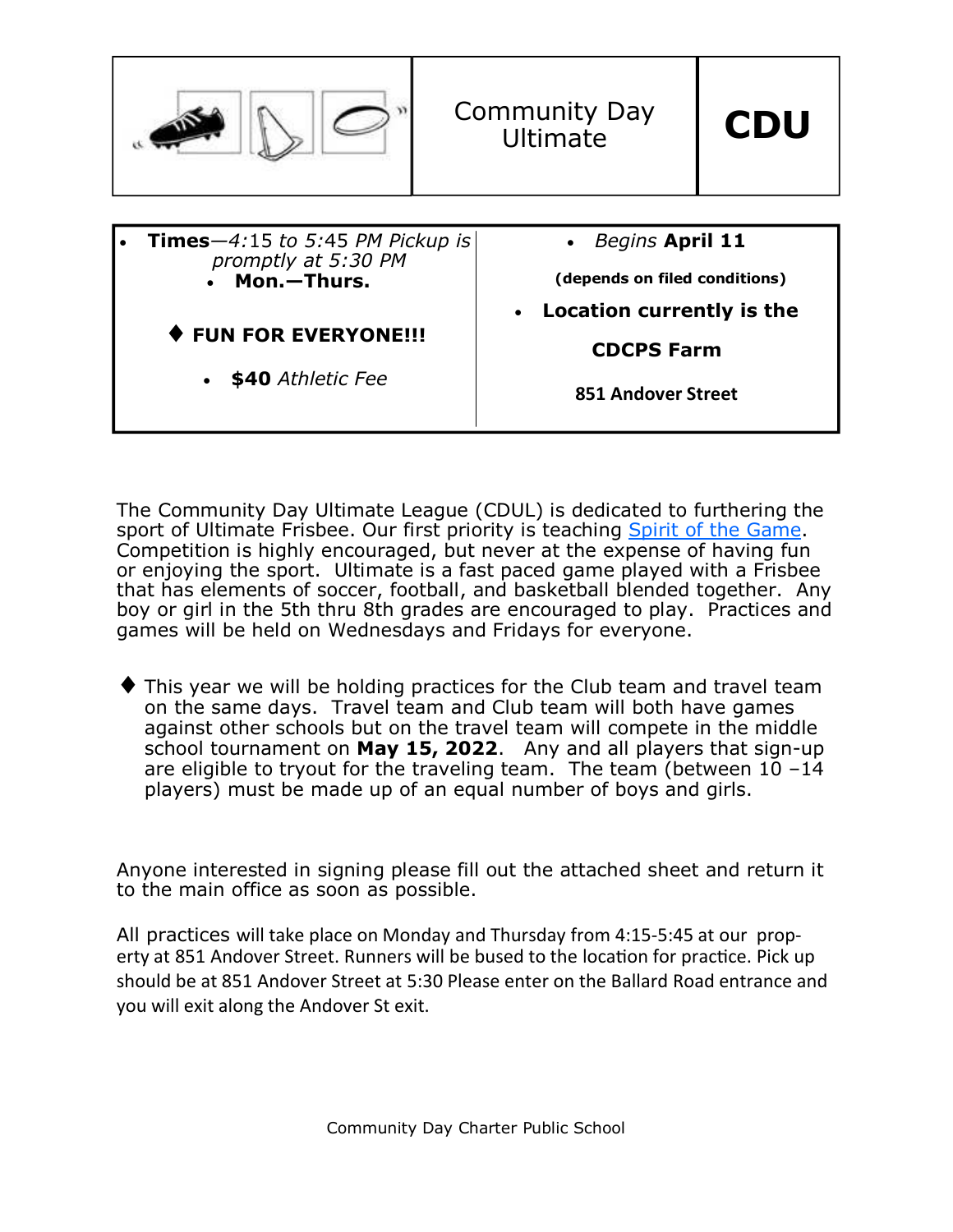

Community Day Ultimate **CDU** 



| <b>CDCPS Athletic Department</b><br><b>Ultimate Frisbee Permission Form</b>                                                                                                                                                                                                                                                                                                                                                                                                                                                                                                                                                                                                                                                     |                                                           |  |
|---------------------------------------------------------------------------------------------------------------------------------------------------------------------------------------------------------------------------------------------------------------------------------------------------------------------------------------------------------------------------------------------------------------------------------------------------------------------------------------------------------------------------------------------------------------------------------------------------------------------------------------------------------------------------------------------------------------------------------|-----------------------------------------------------------|--|
|                                                                                                                                                                                                                                                                                                                                                                                                                                                                                                                                                                                                                                                                                                                                 |                                                           |  |
|                                                                                                                                                                                                                                                                                                                                                                                                                                                                                                                                                                                                                                                                                                                                 |                                                           |  |
|                                                                                                                                                                                                                                                                                                                                                                                                                                                                                                                                                                                                                                                                                                                                 |                                                           |  |
|                                                                                                                                                                                                                                                                                                                                                                                                                                                                                                                                                                                                                                                                                                                                 |                                                           |  |
|                                                                                                                                                                                                                                                                                                                                                                                                                                                                                                                                                                                                                                                                                                                                 |                                                           |  |
|                                                                                                                                                                                                                                                                                                                                                                                                                                                                                                                                                                                                                                                                                                                                 |                                                           |  |
|                                                                                                                                                                                                                                                                                                                                                                                                                                                                                                                                                                                                                                                                                                                                 |                                                           |  |
| I understand there is an inherent risk in playing interscholastic sports and the range of injury can<br>be minor to severe. It is further understood that in case of injury, the school is responsible only for<br>first aid treatment. I do give permission to CDCPS Staff to seek medical attention if such a time<br>warrants. I also understand that all equipment issued is property of the Community Day Charter<br>Public School and is to be returned within 24 hours of the season close or I will assume the cur-<br>rent replacement cost. To my knowledge, my son/daughter have not been treated for any pre-<br>existing medical condition that could be aggravated by participating in interscholastic athletics. |                                                           |  |
| I/We also give permission for my/our child to be transported to and from any athletic event. I un-<br>derstand the department policy will be to provide transportation by school bus or van, but in the<br>event a bus or van is not available, private transportation may need to be used. These vehicles<br>will be driven by responsible adults (parents of athletes or coaches), and they cannot be held re-<br>sponsible for any accident or injury that might occur.                                                                                                                                                                                                                                                      |                                                           |  |
| In addition, we acknowledge that Community Day Charter Public School does not always provide<br>transportation to all games and therefore, I may be required to arrange for transportation.                                                                                                                                                                                                                                                                                                                                                                                                                                                                                                                                     |                                                           |  |
| I/We are aware all athletes must meet all academic and behavioral requirements of CDCPS to re-<br>main in good standing on CDCPS teams. Any student that does not meet those requirements<br>may be suspended from practices and games due to not meeting those requirements. In certain<br>situations, dismissal from the team could result.                                                                                                                                                                                                                                                                                                                                                                                   |                                                           |  |
| Finally, I am aware that the athletic fee for the entire 2022 season not including the tournament is<br>\$40.00.                                                                                                                                                                                                                                                                                                                                                                                                                                                                                                                                                                                                                |                                                           |  |
| I have read the above requirements and the Frisbee Information provided, understand and agree<br>to their terms and will help my son/daughter to carry out his/her responsibilities as a CDCPS stu-<br>dent/athlete.                                                                                                                                                                                                                                                                                                                                                                                                                                                                                                            |                                                           |  |
| season and I agree to all of the above requirements.                                                                                                                                                                                                                                                                                                                                                                                                                                                                                                                                                                                                                                                                            | has my permission to participate in Ultimate for the 2022 |  |
|                                                                                                                                                                                                                                                                                                                                                                                                                                                                                                                                                                                                                                                                                                                                 | Date                                                      |  |
|                                                                                                                                                                                                                                                                                                                                                                                                                                                                                                                                                                                                                                                                                                                                 |                                                           |  |
|                                                                                                                                                                                                                                                                                                                                                                                                                                                                                                                                                                                                                                                                                                                                 |                                                           |  |

Community Day Charter Public School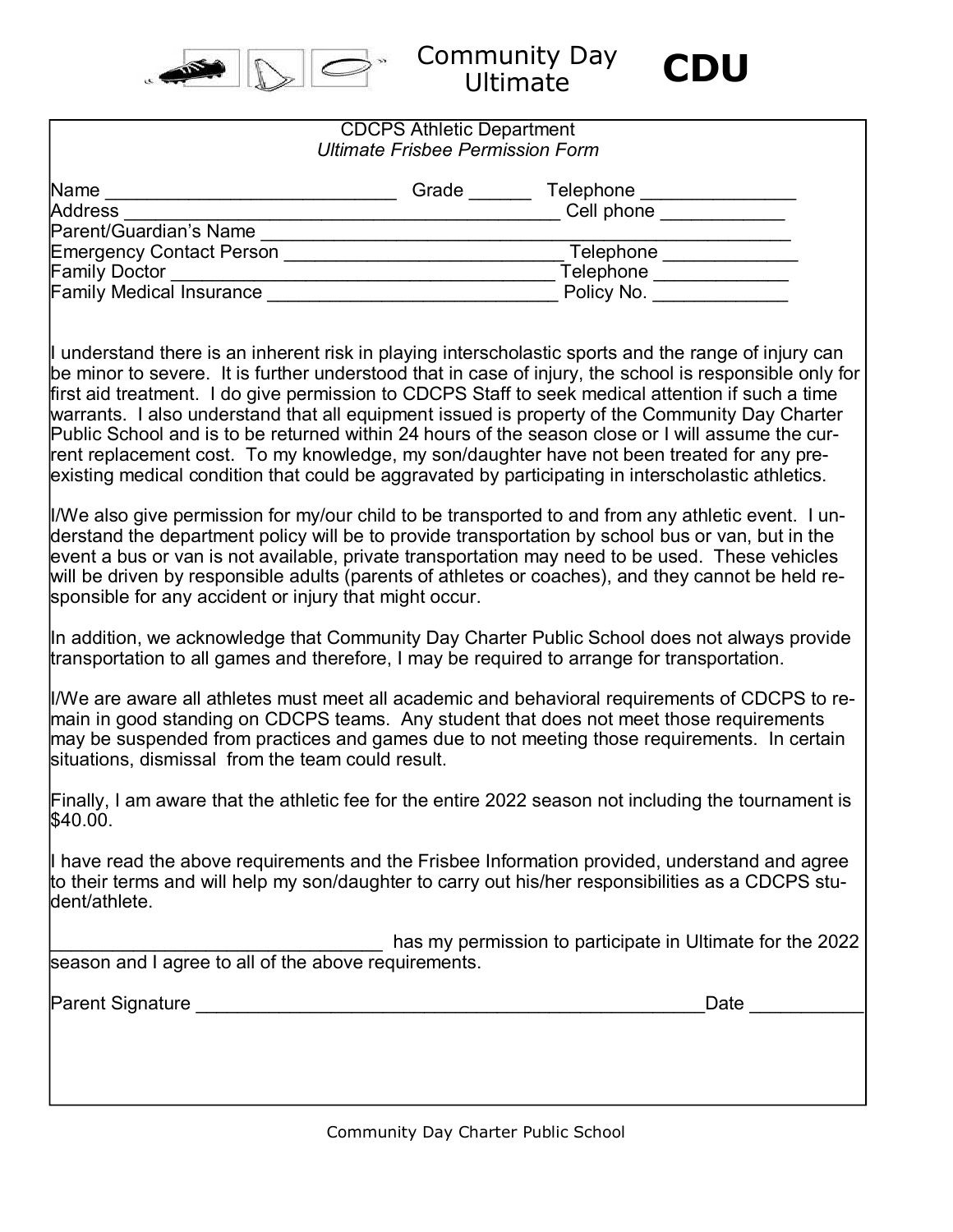





| <b>Times</b> $-4:15$ to 5:45 PM Pickup is<br>promptly at 5:30 PM | • Begins April 12           |
|------------------------------------------------------------------|-----------------------------|
| <b>TUESDAY AND THURSDAY</b>                                      | • Location currently is the |
| ♦ FUN FOR EVERYONE !!!                                           | <b>Marston Street Field</b> |
| • \$40 Athletic Fee                                              |                             |
|                                                                  |                             |

This year we're proud to announce we will be offering the CDCPS Spring Basketball League again for 2022. This is open to all students 5-8. After sign-ups ,players will be placed onto balanced teams and compete in a round robin schedule, leading to a tournament style final at the end of the season.

All games will take place on the Marston Street Courts outside from 4:15-5:45 PM on Tuesday and Thursdays.

Please get your sign-ups in as soon as possible so we can get teams assigned and begin play.

First day will be April 12th.

Community Day Charter Public School